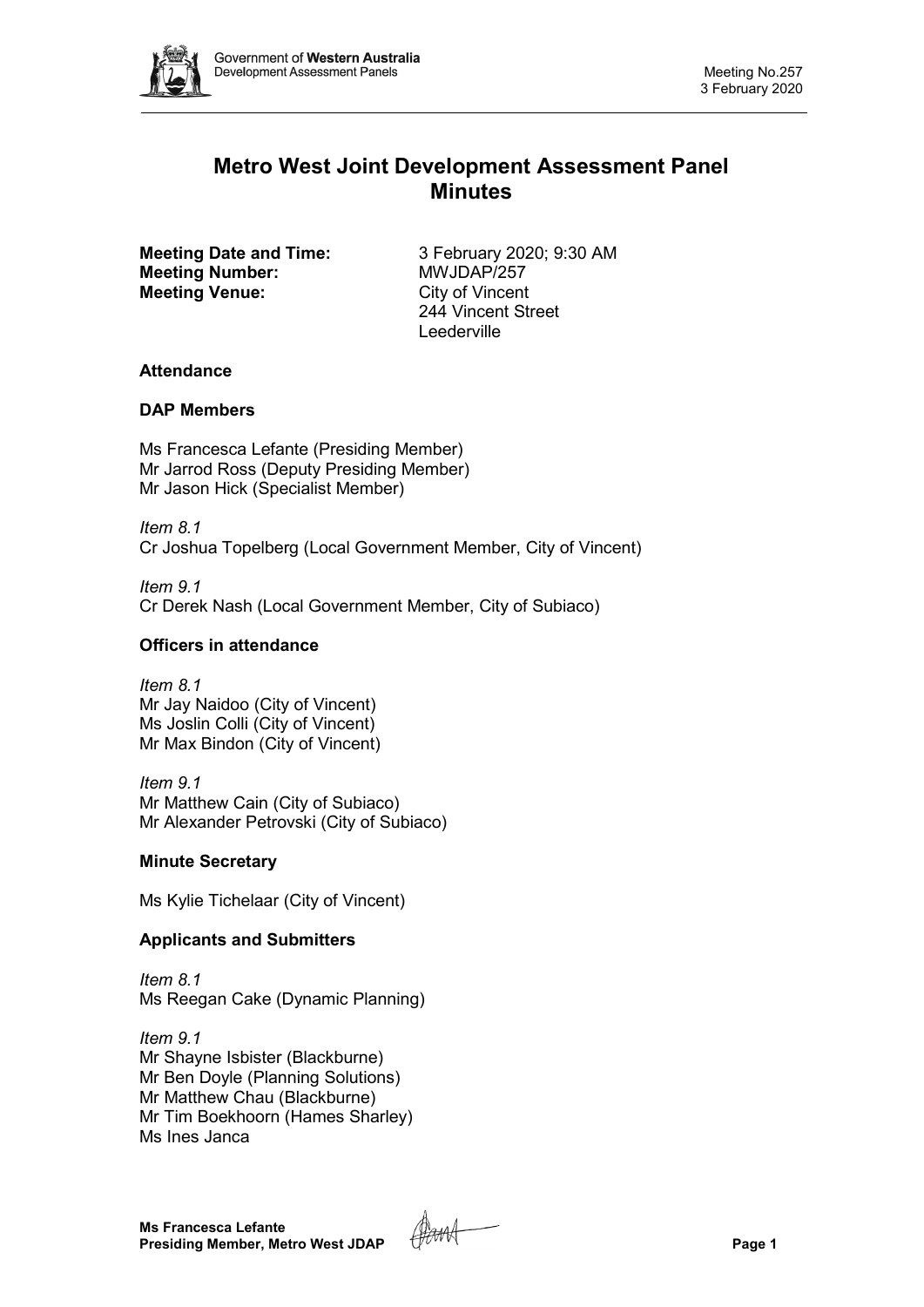

## **Members of the Public / Media**

There was 1 member of the public in attendance.

Mr Lloyd Gorman from The Post was in attendance.

Ms Victoria Rifici from Eastern Reporter was in attendance.

#### **1. Declaration of Opening**

The Presiding Member declared the meeting open at 9:31 am on 3 February 2020 and acknowledged the traditional owners and pay respect to Elders past and present of the land on which the meeting was being held.

The Presiding Member announced the meeting would be run in accordance with the DAP Standing Orders 2017 under the *Planning and Development (Development Assessment Panels) Regulations 2011*.

The Presiding Member advised that the meeting is being audio recorded in accordance with Section 5.16 of the DAP Standing Orders 2017 which states *'A person must not use any electronic, visual or audio recording device or instrument to record the proceedings of the DAP meeting unless the Presiding Member has given permission to do so.'* The Presiding Member granted permission for the minute taker to record proceedings for the purpose of the minutes only.

#### **2. Apologies**

Cr Dan Loden (Local Government Member, City of Vincent)

#### **3. Members on Leave of Absence**

Nil

### **4. Noting of Minutes**

DAP members noted that signed minutes of previous meetings are available on the [DAP website.](https://www.dplh.wa.gov.au/about/development-assessment-panels/daps-agendas-and-minutes)

### **5. Declaration of Due Consideration**

All members declared that they had duly considered the documents.

#### **6. Disclosure of Interests**

Nil

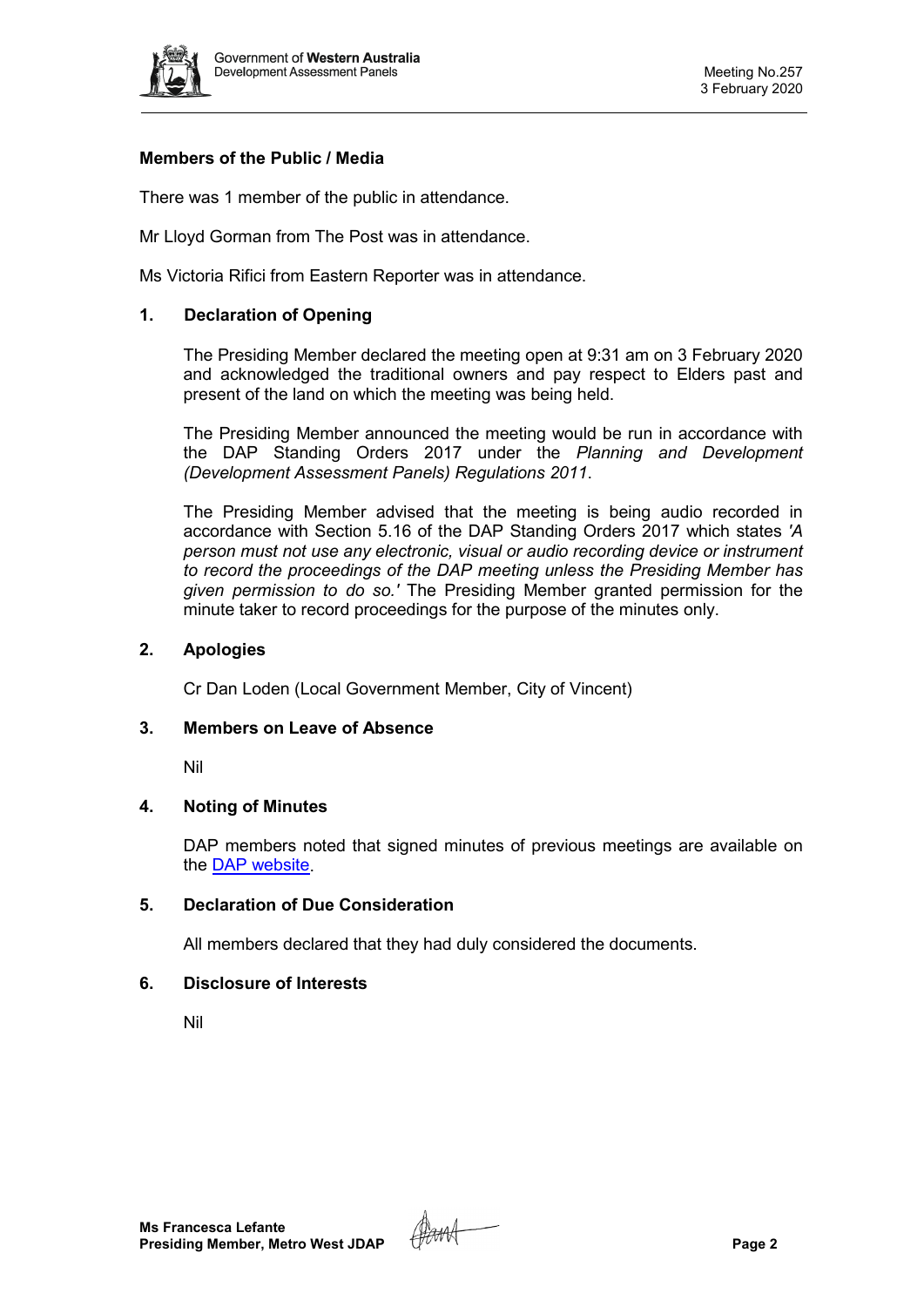

### **7. Deputations and Presentations**

- **7.1** Mr Ines Janca presenting addressed the DAP against the application at Item No. 9.1.
- **7.2** Mr Ben Doyle (Planning Solutions) addressed the DAP in support of the application at Item No. 9.1 and responded to questions from the panel.
- **7.3** Mr Jay Naidoo (City of Vincent) responded to questions from the panel in relation to Item 9.1.

#### *The presentations at items 7.1 to 7.3 were heard prior to application at Item 9.1*

- **7.4** Mr Reegan Cake (Dynamic Planning and Developments) addressed the DAP in support of the application at Item No. 8.1 and responded to questions from the panel.
- **7.5** Mr Jay Naidoo (City of Vincent) responded to questions from the panel in relation to Item 9.1.

### *The presentations at items 7.4 to 7.5 was heard prior to application at Item 8.1*

### **PROCEDURAL MOTION 1**

**Moved by:** Ms Francesca Lefante **Seconded by:** Cr Joshua Topelberg

That the application at Item No. 9.1 be heard prior to the application at Item No. 8.1

## **The Procedural Motion was put and CARRIED UNANIMOUSLY**

**REASON:** To facilitate the requirements of the members and time constraints relating to Item 9.1

### **PROCEDURAL MOTION 2**

**Moved by:** Ms Francesca Lefante **Seconded by:** Mr Jarrod Ross

That the JDAP meeting be adjourned for a period of 5 minutes.

**REASON:** To allow panel members to change for Item 8.1 (City of Vincent).

*The meeting was adjourned at 9:50 am The meeting was reconvened at 9:52 am.*

### **The Procedural Motion was put and CARRIED UNANIMOUSLY**

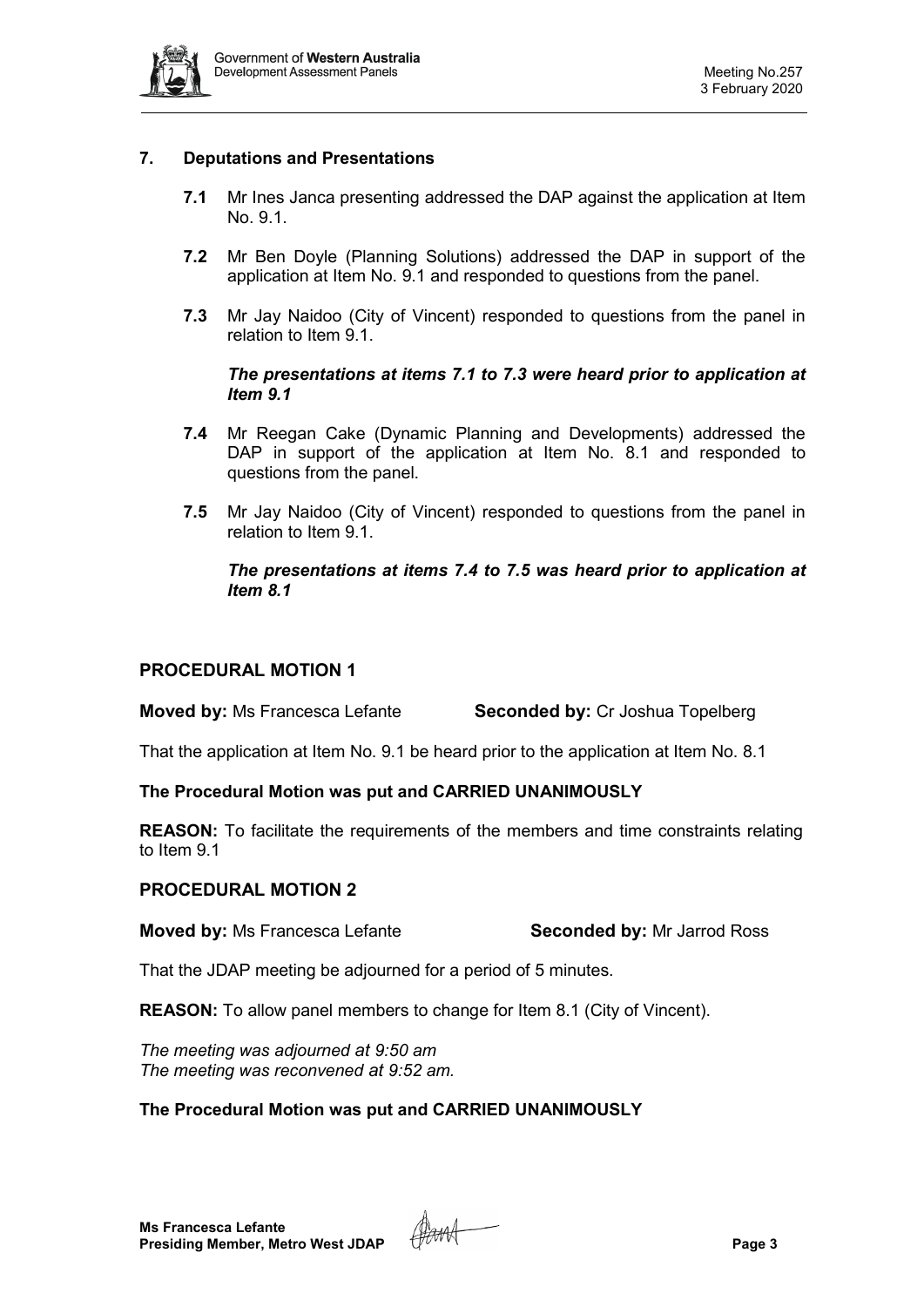

#### **8. Form 1 – Responsible Authority Reports – DAP Application**

| 8.1 Property Location:          | Nos. 77-83 (Lots 456 and 17) Scarborough |
|---------------------------------|------------------------------------------|
|                                 | Beach Road, Mount Hawthorn               |
| <b>Development Description:</b> | <b>Proposed Child care Premises</b>      |
| Applicant:                      | <b>Dynamic Planning and Developments</b> |
| Owner:                          | <b>Colaust Pty Ltd</b>                   |
| Responsible Authority:          | City of Vincent                          |
| DAP File No:                    | DAP/19/01674                             |

#### **REPORT RECOMMENDATION**

#### **Moved by:** Nil **Seconded by:** Nil

That the Metro West Joint Development Assessment Panel resolves to:

1. **Refuse** DAP Application reference DAP/19/01674 and accompanying plans referenced as drawings S01 rev2, S02 rev3, S03 rev3, S04 rev2 and landscaping plans in accordance with Clause 68 of Schedule 2 (Deemed Provisions) of the *Planning and Development (Local Planning Schemes) Regulations 2015* and the provisions of the City of Vincent Local Planning Scheme No. 2, for the following reasons:

#### **Reasons**

- 1. The proposed development is inconsistent with the City of Vincent's Local Planning Scheme No. 2 and the objectives of the Mixed Use zone as the development:
	- a) Has not been designed to provide for an active use and that contributes activity at street level to Scarborough Beach Road;
	- b) Has not been designed so that it achieves an appropriate built form response that is compatible with and complimentary to the surrounding properties, and that also provides passive surveillance of Imbros Lane;
	- c) Does not sufficiently incorporate sustainability principles relating to solar passive design and water conservation; and
	- d) Has not been demonstrated that the noise emitted would achieve compliance with the *Environmental Protection (Noise) Regulation 1997* and would not negatively impact on or cause nuisance to the adjoining properties.
- 2. Having regard to Clause 67(m) of the *Planning and Development (Local Planning Schemes) Regulations 2015* and the design principles of Clauses 1.2 (Setbacks), 1.4 (Ground Floor Design), 1.5 (Awnings, Verandahs and Collonades) and 1.6 (Building Design) of the City's Policy No. 7.1.1 – Built Form, the development has not been designed to be physically compatible with its setting. Further to reason 1(a) and (b), this is due to the development not incorporating design elements and building façade articulation that reduce the impact of building bulk, facilitate the provision of landscaping or address Imbros Lane. The resultant built form outcome would have a detrimental impact on the visual amenity of the area and does not appropriately address these street and laneway frontages.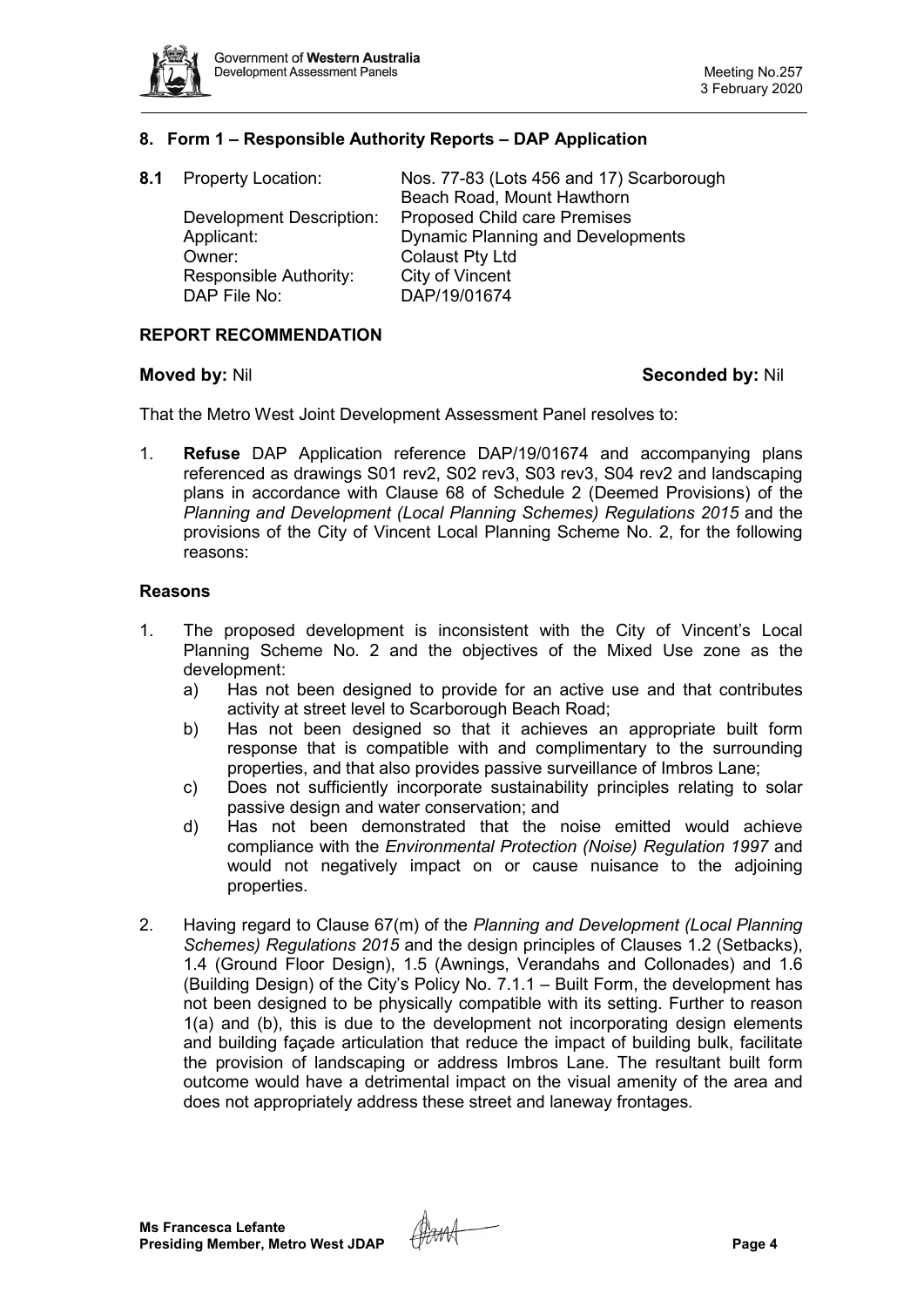

- 3. The development does not satisfy the design principles of Clauses 1.5 (Awnings, Verandahs and Collonades) or 1.9 (Pedestrian Access) of the City's Policy No. 7.1.1 – Built Form. Insufficient weather protection is provided for pedestrians at the building entrance and along Scarborough Beach Road. Entrance to the building is not legible and is not readily identifiable from Scarborough Beach Road. Legibility and way finding through the site and car park area for patrons is reduced due to the design and layout of the car park.
- 4. The proposed landscaping does not satisfy the design principles of Clause 1.7 (Landscaping) of the City's Policy No. 7.1.1 – Built Form due to the limited provision of canopy coverage and deep soil areas across the site to provide amenity for patrons, reduce the impact of the development on the streetscape, increase urban air quality and reduce the impact of the urban heat island effect.
- 5. Having regard to Clause 67(s) of the *Planning and Development (Local Planning Schemes) Regulations 2015* and the design principles of Clause 1.10 (Vehicle Access & Parking) of the City's Policy No. 7.1.1 – Built Form, the car park has not been designed to adequately provide safe manoeuvring and parking of vehicles to car bay 19, resulting in a parking arrangement that is not convenient and functional and that would not prevent vehicle congestion within the site and queueing on Scarborough Beach Road. The lack of a functional car park layout results in reduced safety for patrons moving between the car park and child care premises entrance.
- 6. The development does not satisfy the design principles of Clause 1.8 (Environmentally Sustainable Design) of the City's Policy No. 7.1.1 – Built Form as it does not incorporate environmental sustainable design features to reduce solar passive gain in summer to the north-eastern façade and does not demonstrate a capability for the recovery and re-use of water for non-potable applications.

### **The Report Recommendation LAPSED for want of a mover and a seconder**

### **PROCEDURAL MOTION 3**

**Moved by:** Ms Francesca Lefante **Seconded by:** Mr Jarrod Ross

That the Standing Orders be suspended in accordance with section 5.10.2h of the DAP Standing Orders 2017 to allow members to speak more than once on the same item and continue further debate on details.

### **The Procedural Motion was put and CARRIED UNANIMOUSLY**

*The standing orders was suspended at 10:07 am*

#### **PROCEDURAL MOTION 4**

**Moved by:** Cr Joshua Topelberg **Seconded by:** Mr Jarrod Ross

To reinstate the Development Assessment Panel Standing Orders

#### **The Procedural Motion was put and CARRIED UNANIMOUSLY**

*The standing order was reinstated at 10:37 am*

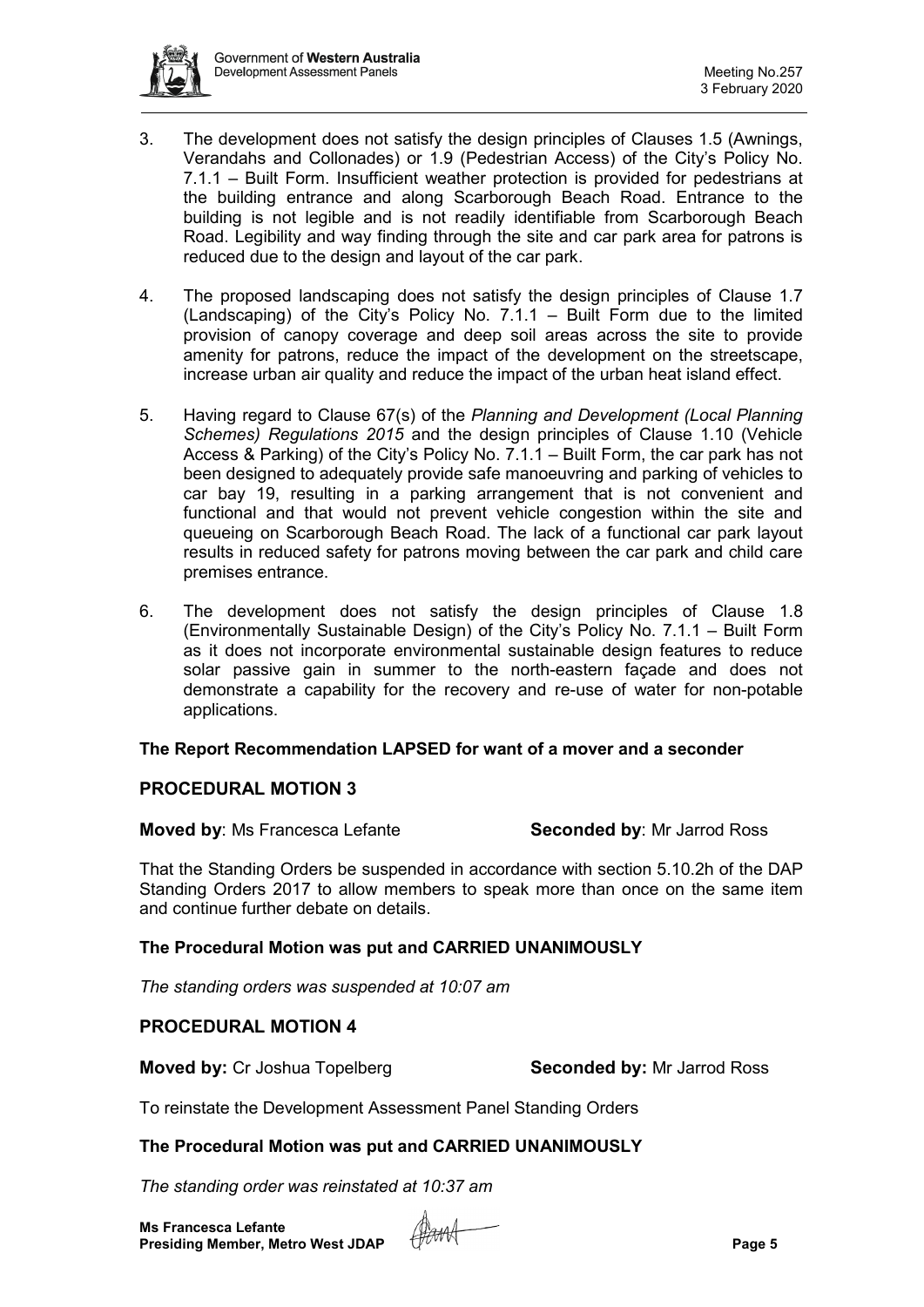

# **PROCEDURAL MOTION 5**

**Moved by:** Mr Jarrod Ross **Seconded by:** Cr Joshua Topelberg

To defer consideration of the application for a period of no more than 90 days to allow the applicant to further consider the Officers' advice as outlined in the Responsible Authority Report of 3 Feb 2020 and undertake a review of the development proposal and submit any revised plans no later than 14 days from this decision.

Particular attention should be given to:

- The development interface with Scarborough Beach Road through the provision of awnings, major entry points, passive surveillance and activation of the streetscape.
- The development interface with Imbros Lane to provide passive surveillance of the laneway;
- The extent of onsite landscaping provided in the context of the relevant policy provisions;
- Ensuring the car park design is highly functional and provides for safety of pedestrian movement; and
- Further consideration of amenity impacts on surrounding properties.

#### **The Procedural Motion was put and CARRIED UNANIMOUSLY**

**REASON:** The matter was deferred to provide sufficient time for the applicant to provide further information relating to building streetscape, interface, surveillance and activation of Scarborough Beach Rd and Imbros Lane.

#### **9. Form 2 – Responsible Authority Reports – Amending or cancelling DAP development approval**

| <b>Property Location:</b>              | Lot 22 (10) Rokeby Road and Lot 19 (375)<br>Roberts Road, Subiaco                                                  |
|----------------------------------------|--------------------------------------------------------------------------------------------------------------------|
| <b>Development Description:</b>        | Demolition of existing buildings (Subiaco Pavilion<br>Market) and development of a 24 storey mixed<br>use building |
| <b>Proposed Amendments:</b>            | Minor Amendments to approved plans                                                                                 |
| Applicant:                             | <b>Planning Solutions</b>                                                                                          |
| Owner:                                 | 10 Rockeby Road Subiaco Pty Ltd Matthew<br>Chan                                                                    |
| Responsible Authority:<br>DAP File No: | City of Subiaco<br>DAP/18/01530                                                                                    |
|                                        |                                                                                                                    |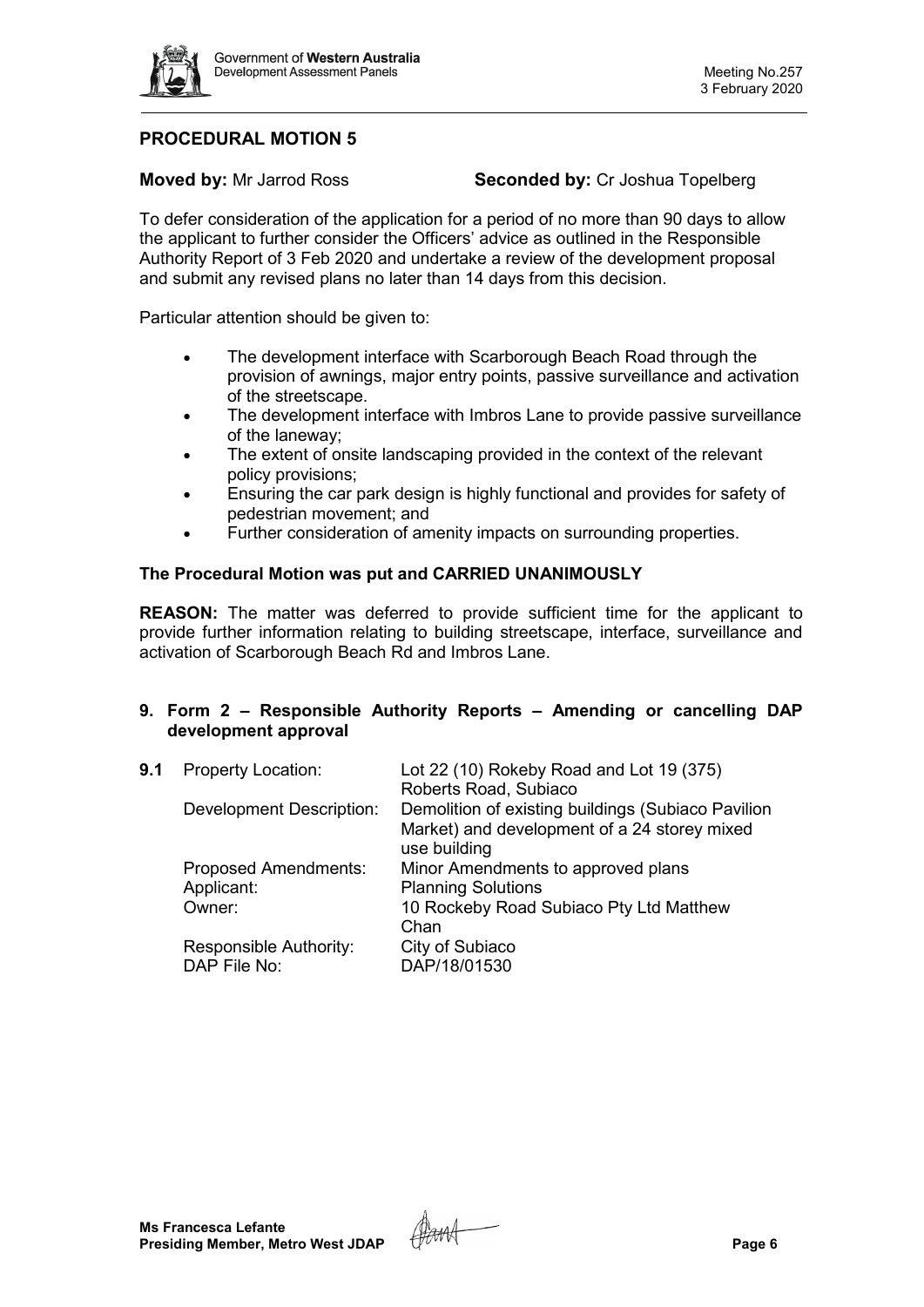

# **REPORT RECOMMENDATION**

**Moved by:** Mr Jarrod Ross **Seconded by:** Cr Derek Nash

That the Metro West Joint Development Assessment Panel resolves to:

- 1. **Accept** that the DAP Application reference DAP/18/01530 as detailed on the DAP Form 2 dated 8 November 2019 is appropriate for consideration in accordance with regulation 17 of the *Planning and Development (Development Assessment Panels) Regulations 2011*;
- 2. **Approve** the DAP Application reference DAP/18/01530 as detailed on the DAP Form 2 dated 8 November 2019 and accompanying plans (SD000 Rev C – Cover Sheet; SD100 Rev C – Site Plan; SD101 Rev B - Ground Floor Landscape; SD200 Rev E – Floor Plan Basement 2 Residential Parking; SD201 Rev E – Floor Plan Basement 1 Commercial Parking; SD202 Rev E - Floor Plan Ground Floor; SD203 Rev D – Floor Plan Level 1; SD204 Rev D – Floor Plan Level 2-3; SD205 Rev D – Floor Plan Level 4; SD206 Rev D – Floor Plan Level 5; SD207 Rev F – Floor Plan Level 6; SD208 Rev D – Floor Plan Level 7-8; SD208A Rev C – Floor Plan Level 9; SD208B Rev C – Floor Plan Level 10-12; SD209 Rev D – Floor Plan Level 13-20; SD210 Rev D – Floor Plan Level 21-23; SD211 Rev B – Floor Plan Roof; SD400 Rev D – Elevations; SD401 Rev D – Elevations; SD402 Rev D – Elevations; SD403 Rev D – Elevations; SD404 Rev D – Elevations; SD501 Rev B – Shadow Diagrams; SD502 Rev B – Shadow Diagrams) in accordance with Clause 68 of Schedule 2 (Deemed Provisions) of the *Planning and Development (Local Planning Schemes) Regulations 2015* and the provisions of the *City of Subiaco Town Planning Scheme No. 4*, for the proposed amendments to the approved development at 10 Rokeby Road & 375 Roberts Road, Subiaco; and
- 3. All conditions and requirements detailed on the Joint Development Assessment Panel approval dated 22 February 2019 and included in Attachment 1 shall continue to apply to this approval unless altered by this application.

### **The Report Recommendation was put and CARRIED UNANIMOUSLY.**

**REASON:** In accordance with details contained in the Responsible Authority Report.

#### **10. Appeals to the State Administrative Tribunal**

The Presiding Member noted the following State Administrative Tribunal Applications -

| <b>Current SAT Applications</b> |                                  |                                  |  |  |  |
|---------------------------------|----------------------------------|----------------------------------|--|--|--|
| <b>LG Name</b>                  | <b>Property Location</b>         | <b>Application Description</b>   |  |  |  |
| Town of                         | Lot 2 (130) and Lot 3 (132)      | <b>Child Care Centre</b>         |  |  |  |
| Cambridge                       | <b>Brookdale Street, Floreat</b> |                                  |  |  |  |
| Town of                         | Lots 18 (164) and 19 (162)       | <b>Proposed Childcare Centre</b> |  |  |  |
| Claremont                       | Alfred Road, Swanbourne          |                                  |  |  |  |